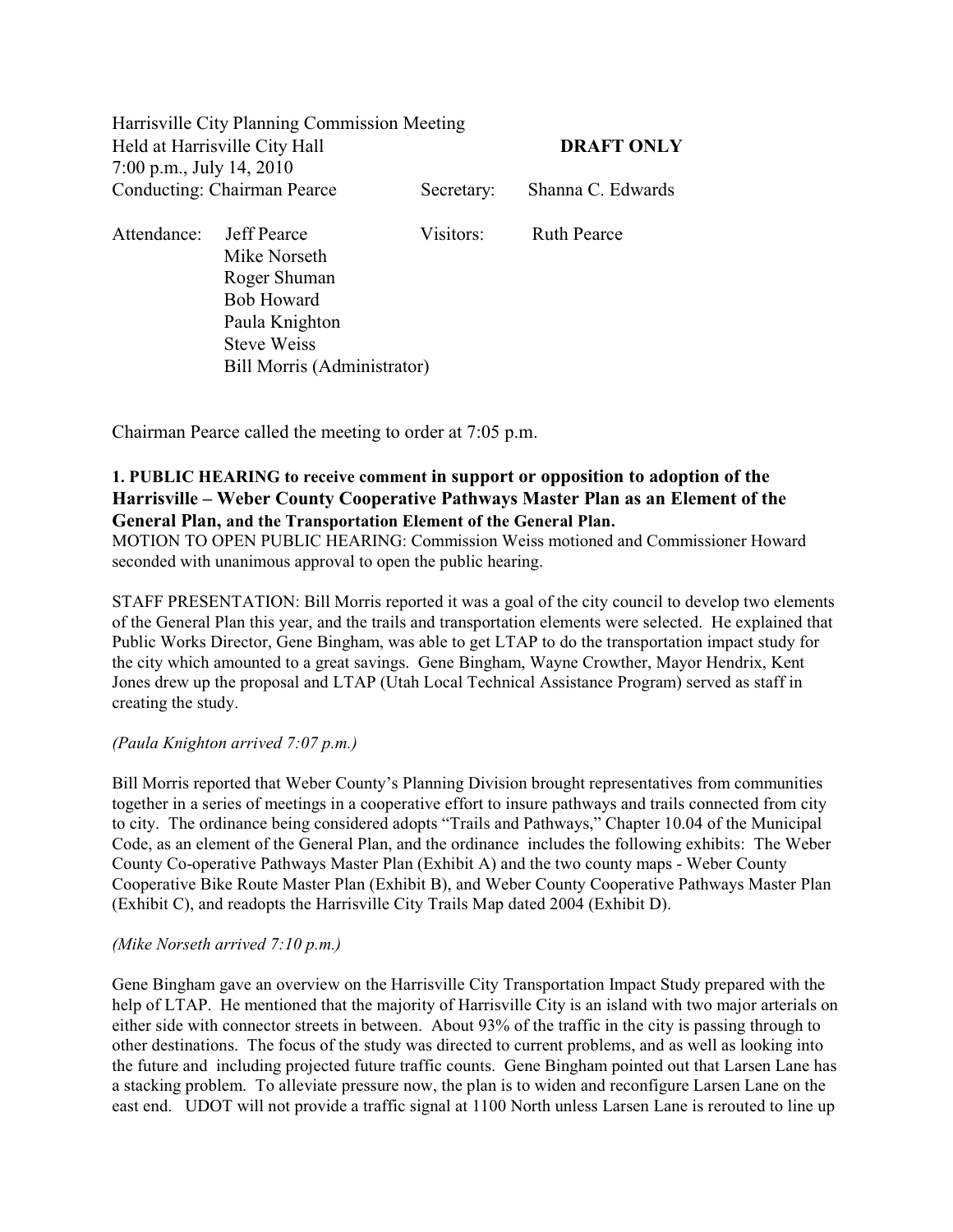Harrisville City Planning Commission Meeting - July 14, 2010 **Page 2** 

with 900 North. This is part of the long range plan if the city can get help with funding. West Harrsiville Road improvements will be looked at in the future. There will be a traffic signal at Wall Avenue and North Street. North Street between North Harrisville Road and Washington is designed as a collector road.

## *Public comments:*

Ruth Pearce, 295 E. 1150 N., expressed concern for the equestrian trail on the city trial map that goes along the rail road tracks. She said that noise from the trains may spook the horses making it unsafe for children riding there.

MOTION TO CLOSE PUBLIC HEARING: Commissioner Shuman motioned and Commissioner Weiss seconded with unanimous approval to close the public hearing.

## **2. Discussion/recommendation on the Harrisville – Weber County Cooperative Pathways Master Plan as an Element of the General Plan, and the Transportation Element of the General Plan.**

DISCUSSION: Commissioner Howard said he is pleased with the studies. Commissioner Shuman stated that the trail plan is only scribbles on a map because the area where trails will locate is already in use for other purposes. He stated that the only place there could be an equestrian trial was along the rail road track, and he commented that he rode along the rail road tracks as a youth and the trains were not a problem for the horses. Commissioner Norseth questioned how the city goes about getting funding for the trails. Bill Morris said that there are grants available from the state. He explained that due to past state legislation, the city cannot acquire property by eminent domain for trails like it can for streets; therefore, land owners can hold out and block the ability to provide trails. However, he said it does help when new development comes in to have proposed trails designated, and it is important to get awareness out for what is proposed. Bill Morris mentioned that a checklist has been established for new development coming into the city, and one of the items on the list includes if the property falls within the trails master plan. If a new development does include proposed trails, it is important to work with the developer in a cooperative way to provide for the proposed trail.

Commissioner Knighton noted that a number of Harrisvlle citizens bike on West Harrisville Road to get to their employment in the Weber County Industrial Park. Commissioners agreed to recommend that a ten-foot bike and pedestrian trail be included on the Harrisville specific map (dated 2004) along West Harrisville Road from Highway 89 to 1200 West, the boundary with Farr West. Commissioner Norseth stated that if the city builds trails they have to be able to maintain them, and he asked about the city's ability to do that. Bill Morris said this may be done with the standard road allotment. He also explained that when trails are included in developments, city officials can form a special service district where new homeowners' support infrastructure for tails in that development. A portion of those funds collected can be amortized out into the future in the capital facility's plan in order to provide money necessary for upgrades and future maintenance within the service district.

MOTION: Commissioner Shuman motioned to recommend to the city council to approve Weber County Cooperative Pathways Master Plan presented as an element of the General Plan including all the exhibits, with a change in the city specific trial map dated July 2004, to add a bicycle pedestrian trail along West Harrisville from Highway 89 to the Farr West boundary. The motion was seconded by Steve Weiss and voting was unanimous.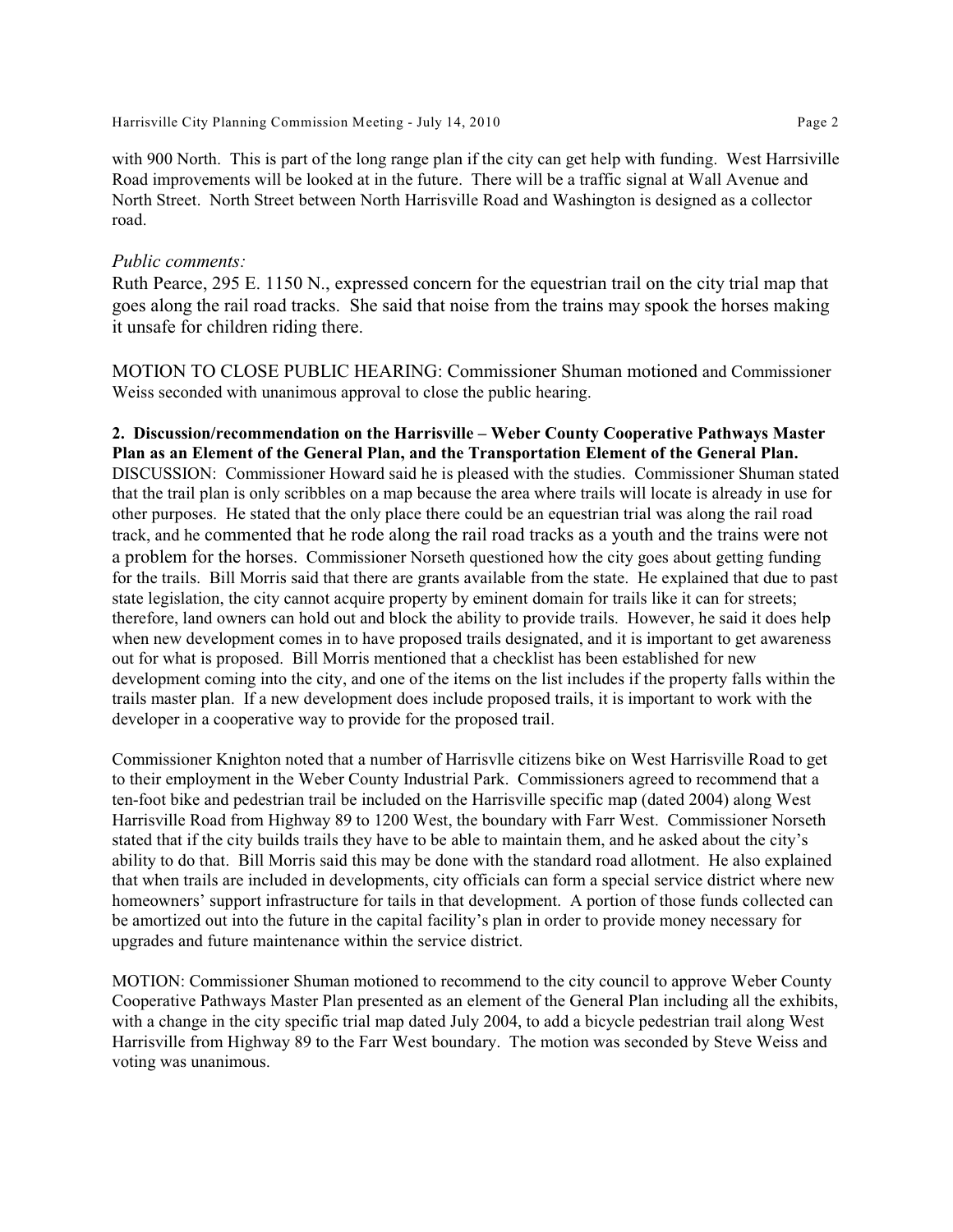MOTION: Commissioner Shuman motioned to recommend that the city council adopt Chapter 10.02, Transportation Plan, as an element of the General Plan. The motion was seconded by Commissioner Howard and voting was unanimous.

## **3. PUBLIC HEARING on an ordinance to repeal of Zones R-3 and R-5/6 from Land Use Ordinance Title 11 of the Municipal Code.**

MOTION TO OPEN THE PUBLIC HEARING: Commissioner Weiss motioned and Commissioner Shuman seconded with unanimous approval to open the public hearing.

STAFF PRESENTATION: Bill Morris said that this ordinance comes at the request of Jeff Pearce and the city council also asked commissioners to look at this. It will eliminate R-1-6 and R-3 Zones from the municipal code. These zones will remain on the map as existing zones, but no new areas will be zoned R-6 or R-3 with the exception of a perpetual agreement in existence on the McCormick property for lots in the R-5/6 range.

#### *Public comments: None.*

MOTION TO CLOSE PUBLIC HEARING: Commissioner Weiss motioned and Commissioner Howard seconded with unanimous approval to close the public hearing.

### **4. Discussion/recommendation on an ordinance to repeal of Zones R-3 and R-5/6 from Land Use Ordinance Title 11 of the Municipal Code.**

DISCUSSION: Commissioner Knighton questioned the need to meet moderate income housing requirements in the future. Bill Morris said Harrisville well exceeds the requirement and is probably good with what exists to meet future requirements unless the legislature changes the law. Commissioner Norseth pointed out that the Municipal Code includes R-3 and R-1-6, no R-5/6. Shanna Edwards explained that the Zoning Map shows a R5/6 Zone which established years ago in order to accomplish completion of a development in default. Bill Morris said he will change the proposed ordinance to R-1-6 to match the current Municipal Code. Enacting this ordinance would leave R-1-10 as the smallest lot allowed for future development except for what is already in existence. Commissioner Norseth pointed out yard upkeep in Harrisville Hollow which has large lots and small houses. He is concerned about eliminating the possibility of future patio home developments and the flexibility for different types of development. He stated that just because it is on the books, the city does not have to deviate from the General Plan. Shanna Edwards pointed out that provisions in the cluster ordinance allow flexibility. Bill Morris said commissioners could make the cluster ordinance the defacto R-6 ordinance by revising it. Commissioner Shuman mentioned mixed use advantages and asked how to make that come together. He wants to insure there is the ability for that option if it arises. The Cottages was mentioned as an example of a nice patio home development, and Gene Bingham pointed out that it has covenants and restrictions which make a difference. Chairman Pearce suggested tabling the ordinance and make modifications so that the city does not lose the ability to provide some smaller lots. After some discussion, commissioners agreed they could repeal R-6 and R-3 and work on options in the cluster development ordinance. Commissioner Norseth said as long as a small parcel can be developed as a cluster and have amenities that earn points not tied strictly to open space, that he would agree to a nice small scale patio home development and Commissioner Shuman agreed. Commissioners agreed that all private infrastructure should be built to city standards. Bill Morris explained the cluster ordinance could include bonuses and points for amenities in order to get the bonuses. Commissioner Norseth said the ordinance should include that developers enter into agreement with the city that binds them to the bonuses of the development.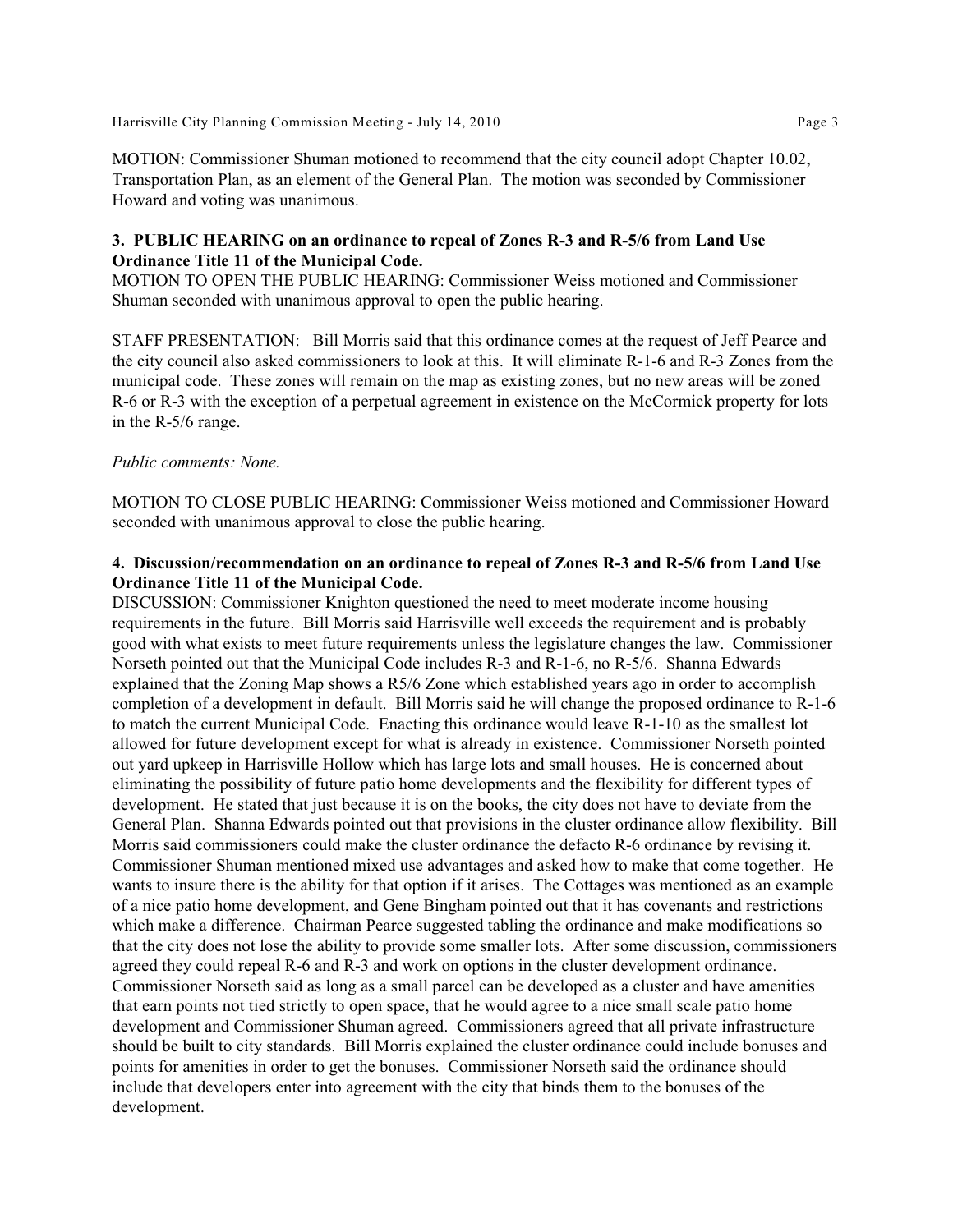Harrisville City Planning Commission Meeting - July 14, 2010 **Page 4** Page 4

MOTION: Commissioner Weiss motioned to recommend the city council approve the ordinance to repeal R-6 and R-3 Zones from the Land Use Ordinance Title 11 of the municipal code. The motion was seconded by Commissioner Howard. All commissioners present voted aye with the exception of Commissioner Norseth who voted nay.

## **5. Discussion/approval of amended site plan for Harrisville City main park remodel.**

STAFF REPORT: Bill Morris said that the city council is the developer. He explained that the main park ball diamond will be relocated and replaced with a splash pad. Additional parking stalls will be added and an additional parking lot will be created on the property owned by the city that connects with the park from the highway. Restrooms will be retrofitted and a storage equipment shed added. Commissioners reviewed copies of the concept plan. Bill Morris stated that the present retaining wall area will be re landscaped and some of the cottonwood trees will be replaced with good hardwood decorative trees. Since this is a conceptual plan, there is not a detailed landscape plan available at this time. Bill Morris explained that the city established a park committee that held public hearings, open houses, etc. and some of their suggestions are incorporated into the plan. Commissioner Shuman suggested some green space or landscaping at the entrance from the highway into the new parking area. Gene Bingham mentioned that there is not a storm water run off drainage area for that parking lot and something will have to be incorporated. Commissioners also suggested placing emphasis on a more appealing park entrance. Commissioner Norseth particularly referred the unsightly existing razor wire fence compound. Bill Morris stated that if the city is able to obtain additional grant money, they will do the whole plan at once, but if not, it will be phased. He listed these as commission recommendations: landscape in front of the new parking lot and include lighting, and in the future replace the razor wire fence, demolish the white CERT building, add a new scoreboard and ball park lighting, and do additional landscaping.

MOTION: Commissioner Weiss motioned to approve the concept of the amended site plan for Harrisville City Main park remodel including notes taken by staff, and subject to staff and agency comments. The motion was seconded by Commissioner Norseth and the vote was unanimous.

# **6. Approval of Minutes of meeting held June 9, 2010.**

MOTION: Commissioner Shuman motioned and Commissioner Weiss seconded to approve minutes of the planning commission meeting held June 9, 2010. The motion passed with unanimous vote of commissioners present.

# **7. Public Comments.** None

# **8. City Council Report - Chairman Pearce and Commissioner Howard**

Jeff Pearce reported that the city council tabled the animal and fowl ordinance to make changes to some of the setbacks. They adopted the interlocal animal control agreement, discussed changing requirements for overtime compensation for police, held a closed executive session on employee matters, and discussed eliminating storm water fees for accessory buildings on lots with an established home.

**9. Adjournment.** At 8:47 p.m. Commissioner Weiss motioned and Commissioner Norseth seconded to adjourn the meeting. The next regular planning Commission Meeting will be held August 11, 2010, 7:00 p.m., at the city hall.